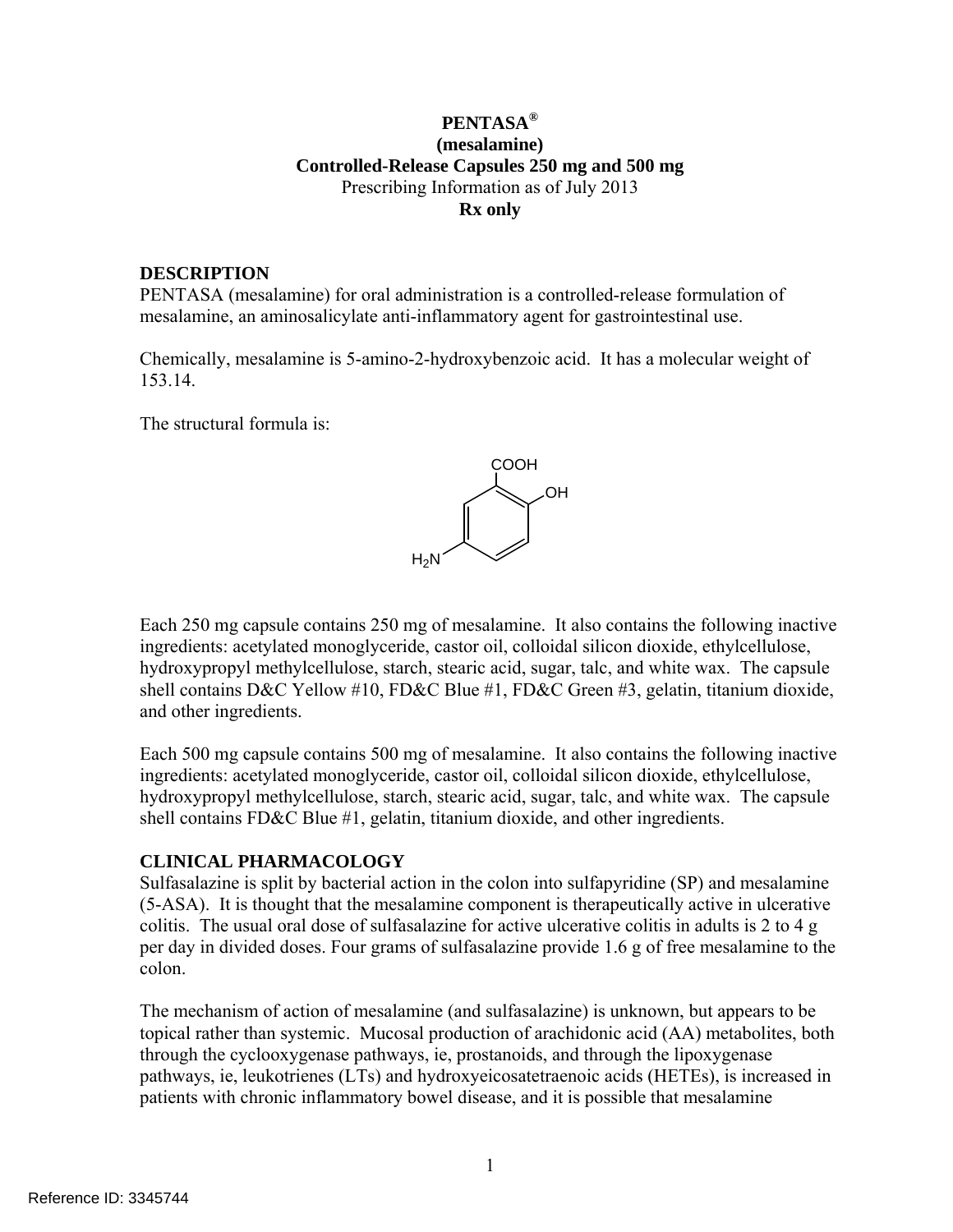diminishes inflammation by blocking cyclooxygenase and inhibiting prostaglandin (PG) production in the colon.

### **Human Pharmacokinetics and Metabolism**

**Absorption.** PENTASA is an ethylcellulose-coated, controlled-release formulation of mesalamine designed to release therapeutic quantities of mesalamine throughout the gastrointestinal tract. Based on urinary excretion data, 20% to 30% of the mesalamine in PENTASA is absorbed. In contrast, when mesalamine is administered orally as an unformulated 1-g aqueous suspension, mesalamine is approximately 80% absorbed.

Plasma mesalamine concentration peaked at approximately 1  $\mu$ g/mL 3 hours following a 1-g PENTASA dose and declined in a biphasic manner. The literature describes a mean terminal half-life of 42 minutes for mesalamine following intravenous administration. Because of the continuous release and absorption of mesalamine from PENTASA throughout the gastrointestinal tract, the true elimination half-life cannot be determined after oral administration. N-acetylmesalamine, the major metabolite of mesalamine, peaked at approximately 3 hours at 1.8 µg/mL, and its concentration followed a biphasic decline. Pharmacological activities of N-acetylmesalamine are unknown, and other metabolites have not been identified.

Oral mesalamine pharmacokinetics were nonlinear when PENTASA capsules were dosed from 250 mg to 1 g four times daily, with steady-state mesalamine plasma concentrations increasing about nine times, from 0.14 µg/mL to 1.21 µg/mL, suggesting saturable first-pass metabolism. N-acetylmesalamine pharmacokinetics were linear.

**Elimination.** About 130 mg free mesalamine was recovered in the feces following a single 1-g PENTASA dose, which was comparable to the 140 mg of mesalamine recovered from the molar equivalent sulfasalazine tablet dose of 2.5 g. Elimination of free mesalamine and salicylates in feces increased proportionately with PENTASA dose. N-acetylmesalamine was the primary compound excreted in the urine (19% to 30%) following PENTASA dosing.

# **CLINICAL TRIALS**

In two randomized, double-blind, placebo-controlled, dose-response trials (UC-1 and UC-2) of 625 patients with active mild to moderate ulcerative colitis, PENTASA, at an oral dose of 4 g/day given 1 g four times daily, produced consistent improvement in prospectively identified primary efficacy parameters, PGA, Tx F, and SI as shown in the table below.

The 4-g dose of PENTASA also gave consistent improvement in secondary efficacy parameters, namely the frequency of trips to the toilet, stool consistency, rectal bleeding, abdominal/rectal pain, and urgency. The 4-g dose of PENTASA induced remission as assessed by endoscopic and symptomatic endpoints.

In some patients, the 2-g dose of PENTASA was observed to improve efficacy parameters measured. However, the 2-g dose gave inconsistent results in primary efficacy parameters across the two adequate and well-controlled trials.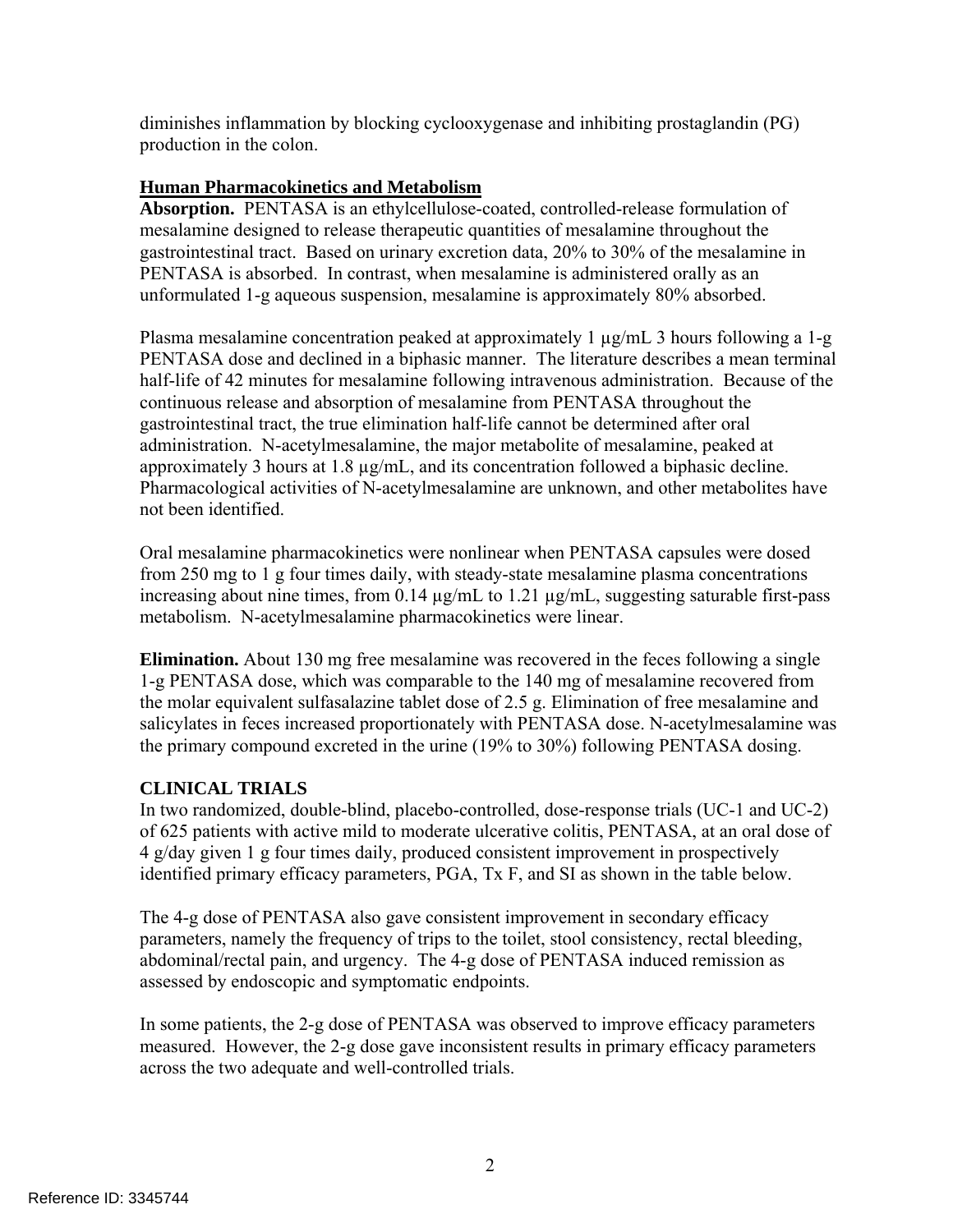|                        | <b>Clinical Trial UC-1</b> |                |           | <b>Clinical Trial-UC-2</b> |                |           |
|------------------------|----------------------------|----------------|-----------|----------------------------|----------------|-----------|
|                        |                            | <b>PENTASA</b> |           |                            | <b>PENTASA</b> |           |
| Parameter              | PL                         | $4$ g/day      | $2$ g/day | PL                         | $4$ g/day      | $2$ g/day |
| Evaluated              | $(n=90)$                   | $(n=95)$       | $(n=97)$  | $(n=83)$                   | $(n=85)$       | $(n=83)$  |
| PGA                    | 36%                        | 59%*           | $57\%*$   | 31%                        | 55%*           | 41%       |
| Tx F                   | 22%                        | $9\% *$        | 18%       | 31%                        | $9\%*$         | 17%*      |
| <b>SI</b>              | $-2.5$                     | $-5.0*$        | $-4.3*$   | $-1.6$                     | $-3.8*$        | $-2.6$    |
| Remission <sup>1</sup> | 12%                        | $26\%*$        | $24\%*$   | 12%                        | $27%$ *        | 12%       |

\* p<0.05 vs placebo.

PGA: Physician Global Assessment: proportion of patients with complete or marked improvement.

- Tx F: Treatment Failure: proportion of patients developing severe or fulminant UC requiring steroid therapy or hospitalization or worsening of the disease at 7 days of therapy, or lack of significant improvement by 14 days of therapy.
- SI: Sigmoidoscopic Index: an objective measure of disease activity rated by a standard (15-point) scale that includes mucosal vascular pattern, erythema, friability, granularity/ulcerations, and mucopus: improvement over baseline.
- † Defined as complete resolution of symptoms plus improvement of endoscopic endpoints. To be considered in remission, patients had a "1" score for one of the endoscopic components (mucosal vascular pattern, erythema, granularity, or friability) and "0" for the others.

# **INDICATIONS AND USAGE**

PENTASA is indicated for the induction of remission and for the treatment of patients with mildly to moderately active ulcerative colitis.

# **CONTRAINDICATIONS**

PENTASA is contraindicated in patients who have demonstrated hypersensitivity to mesalamine, any other components of this medication, or salicylates.

# **PRECAUTIONS**

#### **General**

Caution should be exercised if PENTASA is administered to patients with impaired hepatic function.

Mesalamine has been associated with an acute intolerance syndrome that may be difficult to distinguish from a flare of inflammatory bowel disease. Although the exact frequency of occurrence cannot be ascertained, it has occurred in 3% of patients in controlled clinical trials of mesalamine or sulfasalazine. Symptoms include cramping, acute abdominal pain and bloody diarrhea, sometimes fever, headache, and rash. If acute intolerance syndrome is suspected, prompt withdrawal is required. If a rechallenge is performed later in order to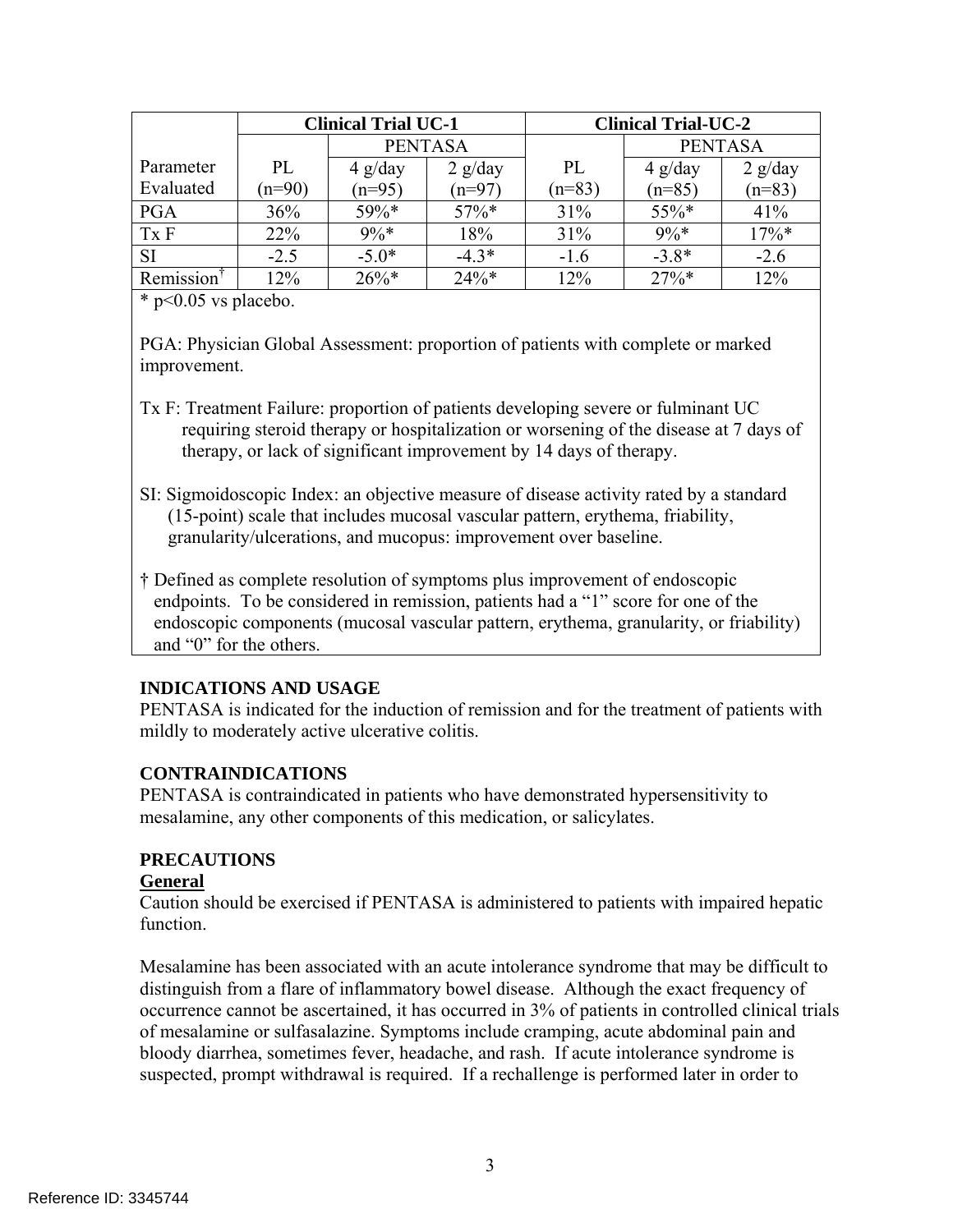validate the hypersensitivity, it should be carried out under close medical supervision at reduced dose and only if clearly needed.

### **Renal**

Caution should be exercised if PENTASA is administered to patients with impaired renal function. Single reports of nephrotic syndrome and interstitial nephritis associated with mesalamine therapy have been described in the foreign literature. There have been rare reports of interstitial nephritis in patients receiving PENTASA. In animal studies, a 13-week oral toxicity study in mice and 13-week and 52-week oral toxicity studies in rats and cynomolgus monkeys have shown the kidney to be the major target organ of mesalamine toxicity. Oral daily doses of 2400 mg/kg in mice and 1150 mg/kg in rats produced renal lesions including granular and hyaline casts, tubular degeneration, tubular dilation, renal infarct, papillary necrosis, tubular necrosis, and interstitial nephritis. In cynomolgus monkeys, oral daily doses of 250 mg/kg or higher produced nephrosis, papillary edema, and interstitial fibrosis. Patients with preexisting renal disease, increased BUN or serum creatinine, or proteinuria should be carefully monitored, especially during the initial phase of treatment. Mesalamine-induced nephrotoxicity should be suspected in patients developing renal dysfunction during treatment.

# **Interference with Laboratory Tests**

Use of mesalamine may lead to spuriously elevated test results when measuring urinary normetanephrine by liquid chromatography with electrochemical detection, because of the similarity in the chromatograms of normetanephrine and mesalamine's main metabolite, Nacetylaminosalicylic acid (N-Ac-5-ASA). An alternative, selective assay for normetanephrine should be considered.

#### **Drug Interactions**

There are no data on interactions between PENTASA and other drugs.

#### **Carcinogenesis, Mutagenesis, Impairment of Fertility**

In a 104-week dietary carcinogenicity study of mesalamine, CD-1 mice were treated with doses up to 2500 mg/kg/day and it was not tumorigenic. For a 50 kg person of average height  $(1.46 \text{ m}^2 \text{ body surface area})$ , this represents 2.5 times the recommended human dose on a body surface area basis (2960 mg/m<sup>2</sup>/day). In a 104-week dietary carcinogenicity study in Wistar rats, mesalamine up to a dose of 800 mg/kg/day was not tumorigenic. This dose represents 1.5 times the recommended human dose on a body surface area basis.

No evidence of mutagenicity was observed in an in vitro Ames test and in an in vivo mouse micronucleus test.

No effects on fertility or reproductive performance were observed in male or female rats at oral doses of mesalamine up to 400 mg/kg/day (0.8 times the recommended human dose based on body surface area).

Semen abnormalities and infertility in men, which have been reported in association with sulfasalazine, have not been seen with PENTASA capsules during controlled clinical trials.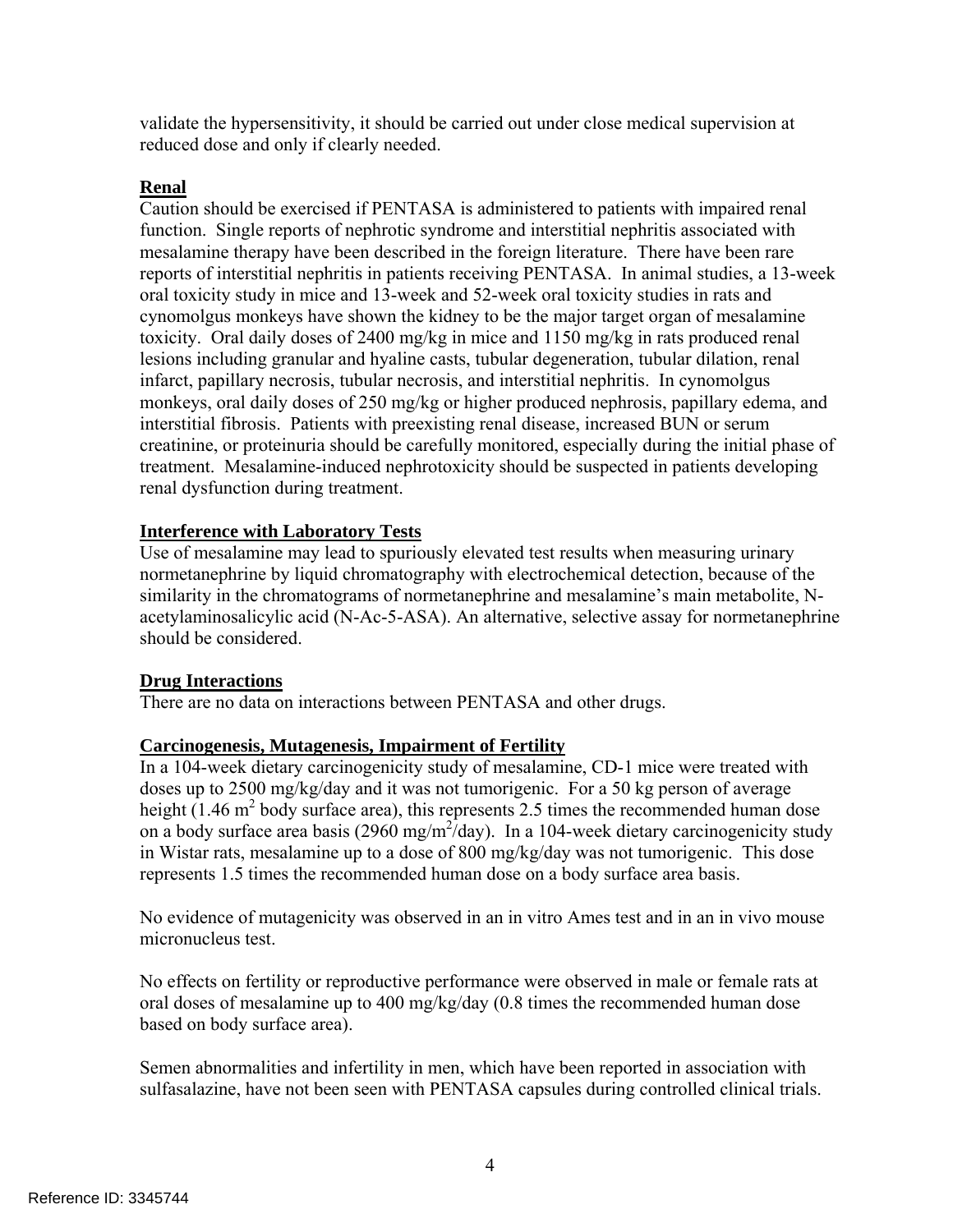#### **Pregnancy**

Category B. Reproduction studies have been performed in rats at doses up to 1000 mg/kg/day (5900 mg/M<sup>2</sup>) and rabbits at doses of 800 mg/kg/day (6856 mg/M<sup>2</sup>) and have revealed no evidence of teratogenic effects or harm to the fetus due to mesalamine. There are, however, no adequate and well-controlled studies in pregnant women. Because animal reproduction studies are not always predictive of human response, PENTASA should be used during pregnancy only if clearly needed.

Mesalamine is known to cross the placental barrier.

#### **Nursing Mothers**

Minute quantities of mesalamine were distributed to breast milk and amniotic fluid of pregnant women following sulfasalazine therapy. When treated with sulfasalazine at a dose equivalent to 1.25 g/day of mesalamine, 0.02 μg/mL to 0.08 μg/mL and trace amounts of mesalamine were measured in amniotic fluid and breast milk, respectively. Nacetylmesalamine, in quantities of 0.07  $\mu$ g/mL to 0.77  $\mu$ g/mL and 1.13  $\mu$ g/mL to 3.44  $\mu$ g/mL, was identified in the same fluids, respectively.

Caution should be exercised when PENTASA is administered to a nursing woman.

No controlled studies with PENTASA during breast-feeding have been carried out. Hypersensitivity reactions like diarrhea in the infant cannot be excluded.

# **Pediatric Use**

Safety and efficacy of PENTASA in pediatric patients have not been established.

# **ADVERSE REACTIONS**

In combined domestic and foreign clinical trials, more than 2100 patients with ulcerative colitis or Crohn's disease received PENTASA therapy. Generally, PENTASA therapy was well tolerated. The most common events (ie, greater than or equal to 1%) were diarrhea (3.4%), headache (2.0%), nausea (1.8%), abdominal pain (1.7%), dyspepsia (1.6%), vomiting  $(1.5\%)$ , and rash  $(1.0\%)$ .

In two domestic placebo-controlled trials involving over 600 ulcerative colitis patients, adverse events were fewer in PENTASA® (mesalamine)-treated patients than in the placebo group (PENTASA 14% vs placebo 18%) and were not dose-related. Events occurring at 1% or more are shown in the table below. Of these, only nausea and vomiting were more frequent in the PENTASA group. Withdrawal from therapy due to adverse events was more common on placebo than PENTASA (7% vs 4%).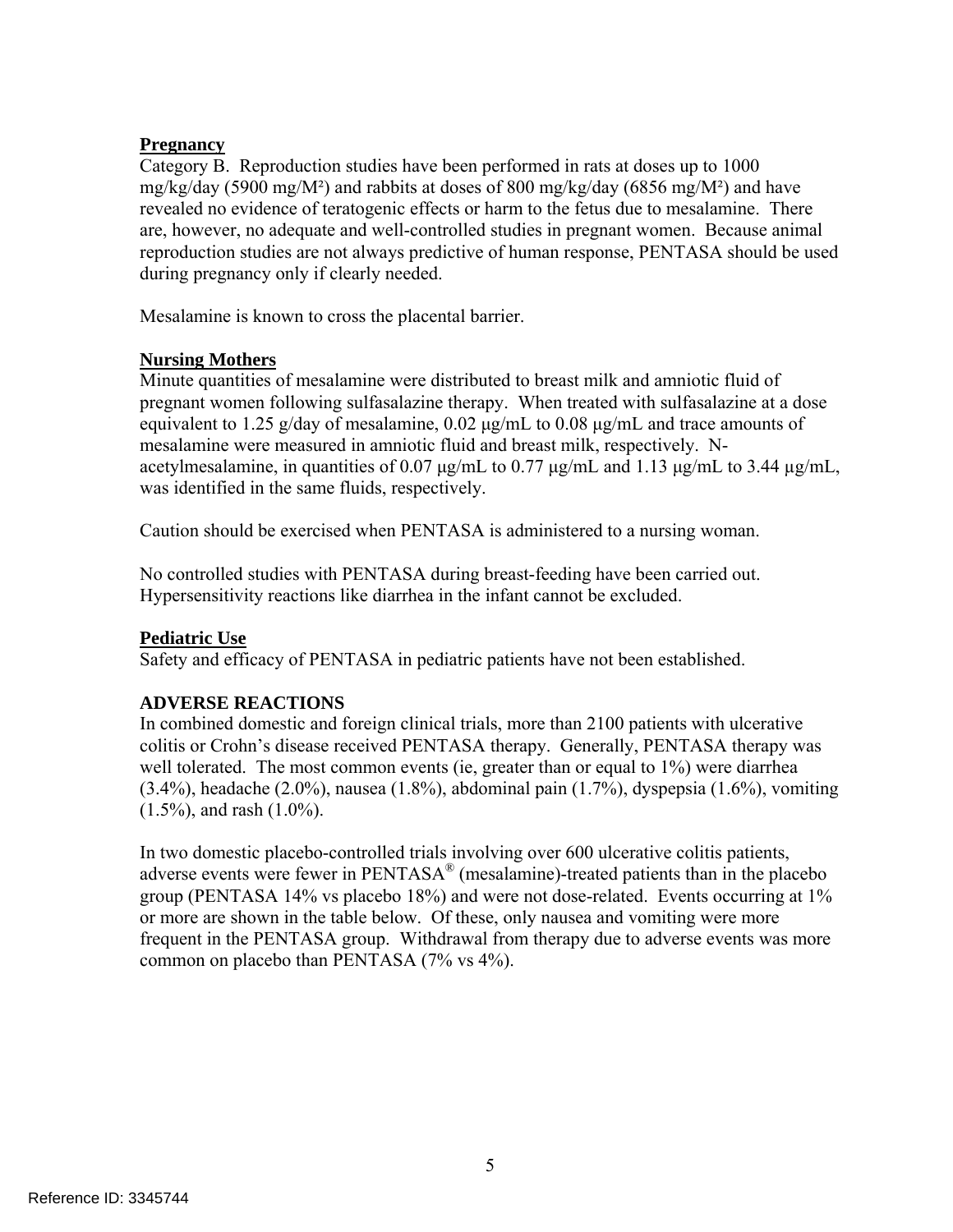| <b>PENTASA Patients in Domestic Placebo-controlled Ulcerative Colitis</b> |                 |                |  |  |  |  |  |
|---------------------------------------------------------------------------|-----------------|----------------|--|--|--|--|--|
| Trials. (PENTASA Comparison to Placebo)                                   |                 |                |  |  |  |  |  |
|                                                                           | <b>PENTASA</b>  | Placebo        |  |  |  |  |  |
| Event                                                                     | $n=451$         | $n=173$        |  |  |  |  |  |
| Diarrhea                                                                  | $16(3.5\%)$     | $13(7.5\%)$    |  |  |  |  |  |
| Headache                                                                  | $(2.2\%)$<br>10 | $(3.5\%)$<br>6 |  |  |  |  |  |
| Nausea                                                                    | $(3.1\%)$<br>14 |                |  |  |  |  |  |
| Abdominal Pain                                                            | 5<br>$(1.1\%)$  | $(4.0\%)$      |  |  |  |  |  |
| Melena (Bloody Diarrhea)                                                  | $(0.9\%)$<br>4  | $(3.5\%)$<br>6 |  |  |  |  |  |
| Rash                                                                      | $(1.3\%)$<br>6  | 2<br>$(1.2\%)$ |  |  |  |  |  |
| Anorexia                                                                  | 5<br>$(1.1\%)$  | 2<br>$(1.2\%)$ |  |  |  |  |  |
| Fever                                                                     | $(0.9\%)$<br>4  | 2<br>$(1.2\%)$ |  |  |  |  |  |
| Rectal Urgency                                                            | $(0.2\%)$       | $(2.3\%)$<br>4 |  |  |  |  |  |
| Nausea and Vomiting                                                       | 5<br>$(1.1\%)$  |                |  |  |  |  |  |
| Worsening of Ulcerative Colitis                                           | $(0.4\%)$<br>2  | $(1.2\%)$      |  |  |  |  |  |
| Acne                                                                      | $(0.2\%)$       | $(1.2\%)$      |  |  |  |  |  |

**Table 1. Adverse Events Occurring in More than 1% of Either Placebo or** 

Clinical laboratory measurements showed no significant abnormal trends for any test, including measurement of hematological, liver, and kidney function.

The following adverse events, presented by body system, were reported infrequently (ie, less than 1%) during domestic ulcerative colitis and Crohn's disease trials. In many cases, the relationship to PENTASA has not been established.

**Gastrointestinal:** abdominal distention, anorexia, constipation, duodenal ulcer, dysphagia, eructation, esophageal ulcer, fecal incontinence, GGTP increase, GI bleeding, increased alkaline phosphatase, LDH increase, mouth ulcer, oral moniliasis, pancreatitis, rectal bleeding, SGOT increase, SGPT increase, stool abnormalities (color or texture change), thirst

**Dermatological:** acne, alopecia, dry skin, eczema, erythema nodosum, nail disorder, photosensitivity, pruritus, sweating, urticaria

**Nervous System:** depression, dizziness, insomnia, somnolence, paresthesia

**Cardiovascular:** palpitations, pericarditis, vasodilation

**Other:** albuminuria, amenorrhea, amylase increase, arthralgia, asthenia, breast pain, conjunctivitis, ecchymosis, edema, fever, hematuria, hypomenorrhea, Kawasaki-like syndrome, leg cramps, lichen planus, lipase increase, malaise, menorrhagia, metrorrhagia, myalgia, pulmonary infiltrates, thrombocythemia, thrombocytopenia, urinary frequency

One week after completion of an 8-week ulcerative colitis study, a 72-year-old male, with no previous history of pulmonary problems, developed dyspnea. The patient was subsequently diagnosed with interstitial pulmonary fibrosis without eosinophilia by one physician and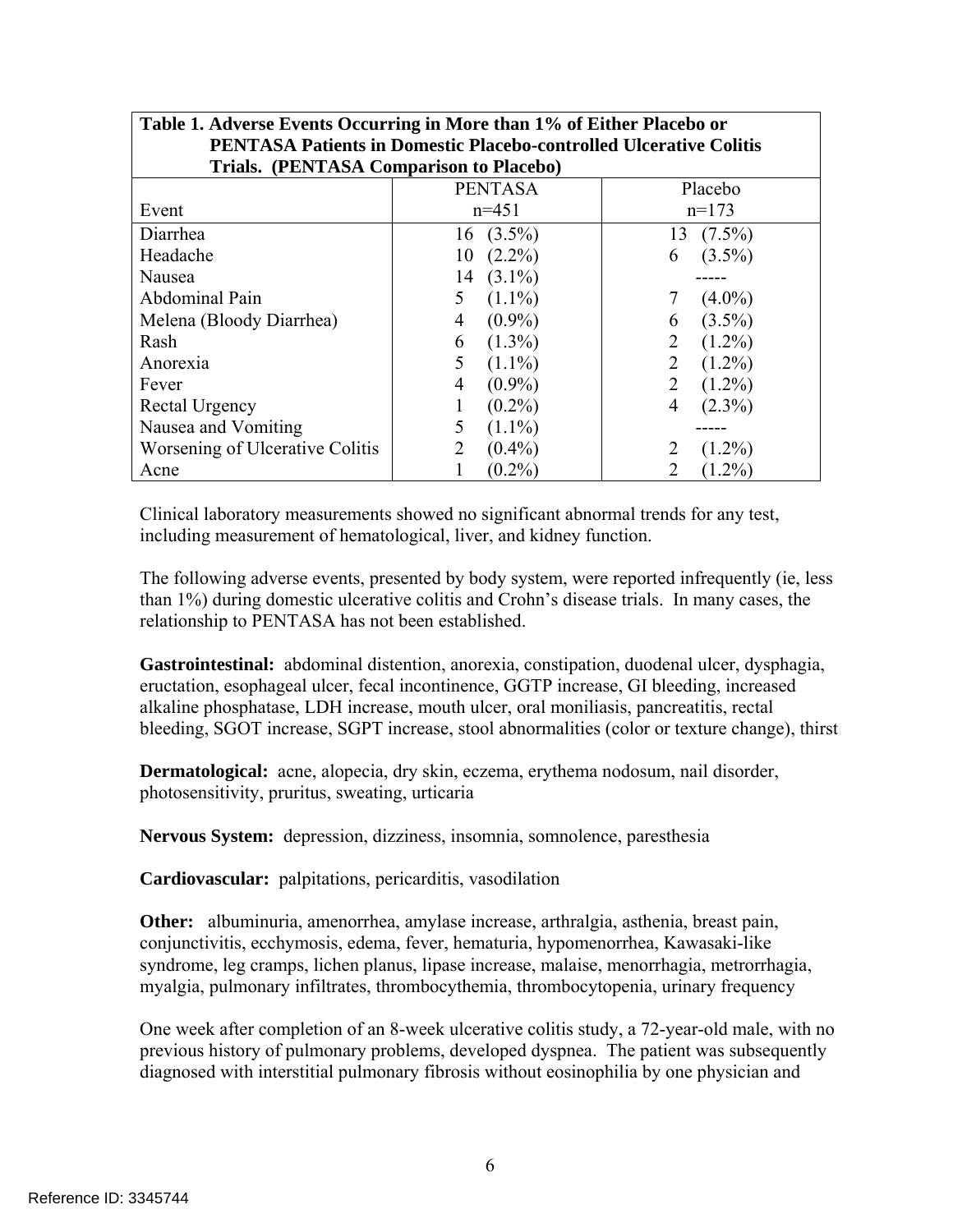bronchiolitis obliterans with organizing pneumonitis by a second physician. A causal relationship between this event and mesalamine therapy has not been established.

Published case reports and/or spontaneous postmarketing surveillance have described infrequent instances of pericarditis, fatal myocarditis, chest pain and T-wave abnormalities, hypersensitivity pneumonitis, pancreatitis, nephrotic syndrome, interstitial nephritis, hepatitis, aplastic anemia, pancytopenia, leukopenia, agranulocytosis, or anemia while receiving mesalamine therapy. Anemia can be a part of the clinical presentation of inflammatory bowel disease. Allergic reactions, which could involve eosinophilia, can be seen in connection with PENTASA therapy.

### **Postmarketing Reports**

The following events have been identified during post-approval use of the PENTASA brand of mesalamine in clinical practice. Because they are reported voluntarily from a population of unknown size, estimates of frequency cannot be made. These events have been chosen for inclusion due to a combination of seriousness, frequency of reporting, or potential causal connection to mesalamine:

**Gastrointestinal:** Reports of hepatotoxicity, including elevated liver enzymes (SGOT/AST, SGPT/ALT, GGT, LDH, alkaline phosphatase, bilirubin), hepatitis, jaundice, cholestatic jaundice, cirrhosis, and possible hepatocellular damage including liver necrosis and liver failure. Some of these cases were fatal. One case of Kawasaki-like syndrome which included hepatic function changes was also reported.

**Other:** Postmarketing reports of pneumonitis, granulocytopenia, systemic lupus erythematosis, acute renal failure, chronic renal failure and angioedema have been received in patients taking PENTASA.

# **OVERDOSAGE**

Single oral doses of mesalamine up to 5 g/kg in pigs or a single intravenous dose of mesalamine at 920 mg/kg in rats were not lethal.

There is no clinical experience with PENTASA overdosage. PENTASA is an aminosalicylate, and symptoms of salicylate toxicity may be possible, such as: tinnitus, vertigo, headache, confusion, drowsiness, sweating, hyperventilation, vomiting, and diarrhea. Severe intoxication with salicylates can lead to disruption of electrolyte balance and bloodpH, hyperthermia, and dehydration.

**Treatment of Overdosage.** Since PENTASA is an aminosalicylate, conventional therapy for salicylate toxicity may be beneficial in the event of acute overdosage. This includes prevention of further gastrointestinal tract absorption by emesis and, if necessary, by gastric lavage. Fluid and electrolyte imbalance should be corrected by the administration of appropriate intravenous therapy. Adequate renal function should be maintained.